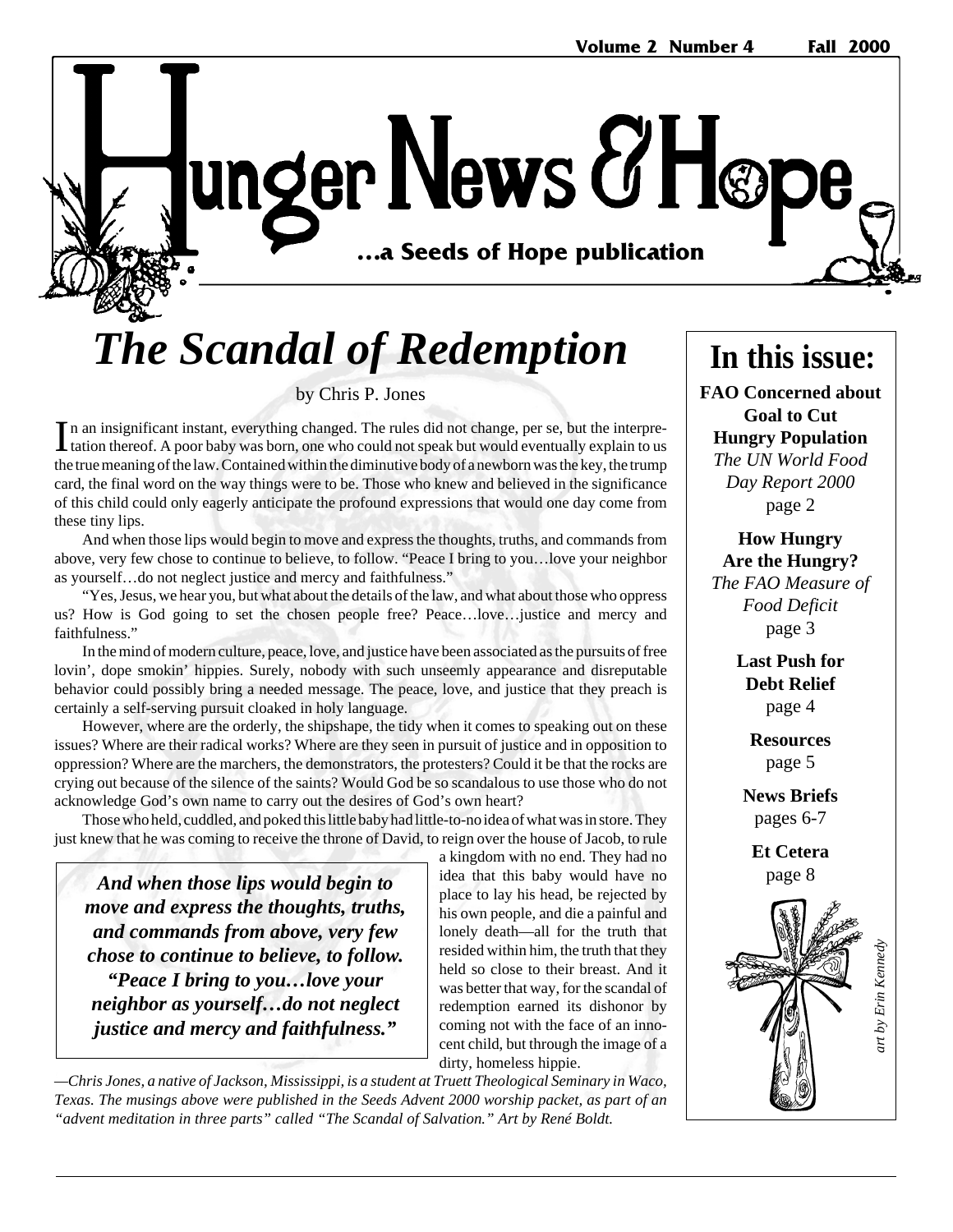# **FAO Concerned About Food Insecurity** *UN Organization's Goal to Cut Hunger in Doubt*

In a time of unprecedented plenty, 826<br>million people still do not have enough to n a time of unprecedented plenty, 826 eat. Far more disturbing is the fact that little progress has been made in bringing about significant reductions in the number of the world's hungry. This is the key finding contained in the latest edition of FAO's "The State of Food Insecurity in the World" (SOFI) 2000.

Released annually on October 16, World Food Day, SOFI monitors the progress made in reaching World Food Summit goals. (Leaders at the 1996 Summit pledged to cut the number of undernourished to 400 million by 2015.) SOFI 2000 indicates that, unless more determined efforts are made to speed up progress, the goal will not be reached until 2030.

In the foreword to the report, FAO Director-General Jacques Diouf noted the disappointing figures and called for the adoption of more urgent measures. A reduction of at least 20 million every year between

*SOFI 2000 also reports some good news. It cites examples from Ghana, Nigeria and Thailand, where government policies have succeeded in bringing about rapid improvements in national nutrition standards…*

now and 2015 is needed to reach the goal. During the 1990s, the rate of decline in the number of hungry people was clearly inadequate—slightly less than 8 million per year.

Hartwig de Haen, Assistant Director-General of FAO's Economic and Social Department, says SOFI 2000 looks at more than overall statistics on undernutrition—it pinpoints specific groups most vulnerable to hunger. "This refining of information is an important tool for policy-makers. It will allow them to move forward in a more focused way, directing their actions and resources more precisely and effectively to the places where the need is greatest," de Haen said.

SOFI 2000 provides indicators of the varying depths of hunger around the world, including—for the first time—countries in transition. The depth of hunger, or food deficit, is measured by comparing the average amount of dietary energy (kilocalories) that undernourished people get from the foods they eat, with the minimum amount of dietary energy they need to maintain body weight and undertake light activity. The greater the food deficit, the greater the susceptibility to nutrition-related health risks.

On average, the 826 million chronically hungry people worldwide need to consume between 100 and 400 more kilocalories per day. In some countries, the depth of hunger is much higher. For example, in Somalia the food deficit for the undernourished reaches 490 kilocalories and in Afghanistan it stands at 480.

Strictly speaking, there are more chronically hungry people in Asia than in any other region, but the depth of hunger is greatest in sub-Saharan Africa. In 19 out of 46 sub-Saharan coun-

tries assessed in the report, the undernourished have an average food deficit of more than 300 kilocalories per person per day. In Asia and the Pacific, in only three out of 19 countries assessed, do the undernourished have average food deficits this high. (See the sidebar on this page for a list of the countries with the "deepest"

hunger.)

SOFI 2000 stresses that policymakers also need to take into account the different nutritional needs of individual family members. A greater awareness of the specific dietary requirements of women is of particular importance, as the death of many infants and young children in developing countries is directly attributable to the poor nutritional status of their mothers.

In his foreword, Dr. Diouf appealed to the international community to focus on four essential measures that together offer possible solutions to world hunger:

• "We must address conflict, the cause of the deepest hunger in most of the poorest countries of the world.

• "We must make the investments needed to build foundations for long-term sustainable growth and poverty reduction.

• "Countries and their development partners must target the people who are suffering the deepest hunger.

• "We must orient agricultural research towards improvement of agricultural commodity production."

SOFI 2000 also reports some good news. It cites examples from Ghana, Nigeria and Thailand, where government policies have succeeded in bringing about rapid improvements in national nutrition standards; and

#### *continued*

# **Countries with the Deepest Hunger**

Below are the 23 countries where the undernourished—not the population as a whole have the greatest dietary energy deficit. The deficit is expressed in kilocalories per person per day. The higher the number, the deeper the hunger.

| <b>Country</b>             | <b>Kilocalories</b> |
|----------------------------|---------------------|
| Somalia                    | 490                 |
| Afghanistan                | 480                 |
| Haiti                      | 460                 |
| Mozambique                 | 420                 |
| <b>Burundi</b>             | 410                 |
| Liberia                    | 390                 |
| Congo, Democratic Republic | 380                 |
| Sierra Leone               | 380                 |
| Eritrea                    | 370                 |
| Niger                      | 350                 |
| Bangladesh                 | 340                 |
| Ethiopia                   | 340                 |
| Korea DPR                  | 340                 |
| Zambia                     | 340                 |
| Zimbabwe                   | 340                 |
| Chad                       | 330                 |
| Rwanda                     | 330                 |
| Angola                     | 320                 |
| Guinea                     | 320                 |
| Central African Republic   | 310                 |
| Madagascar                 | 310                 |
| Malawi                     | 310                 |
| Mongolia                   | 310                 |
|                            |                     |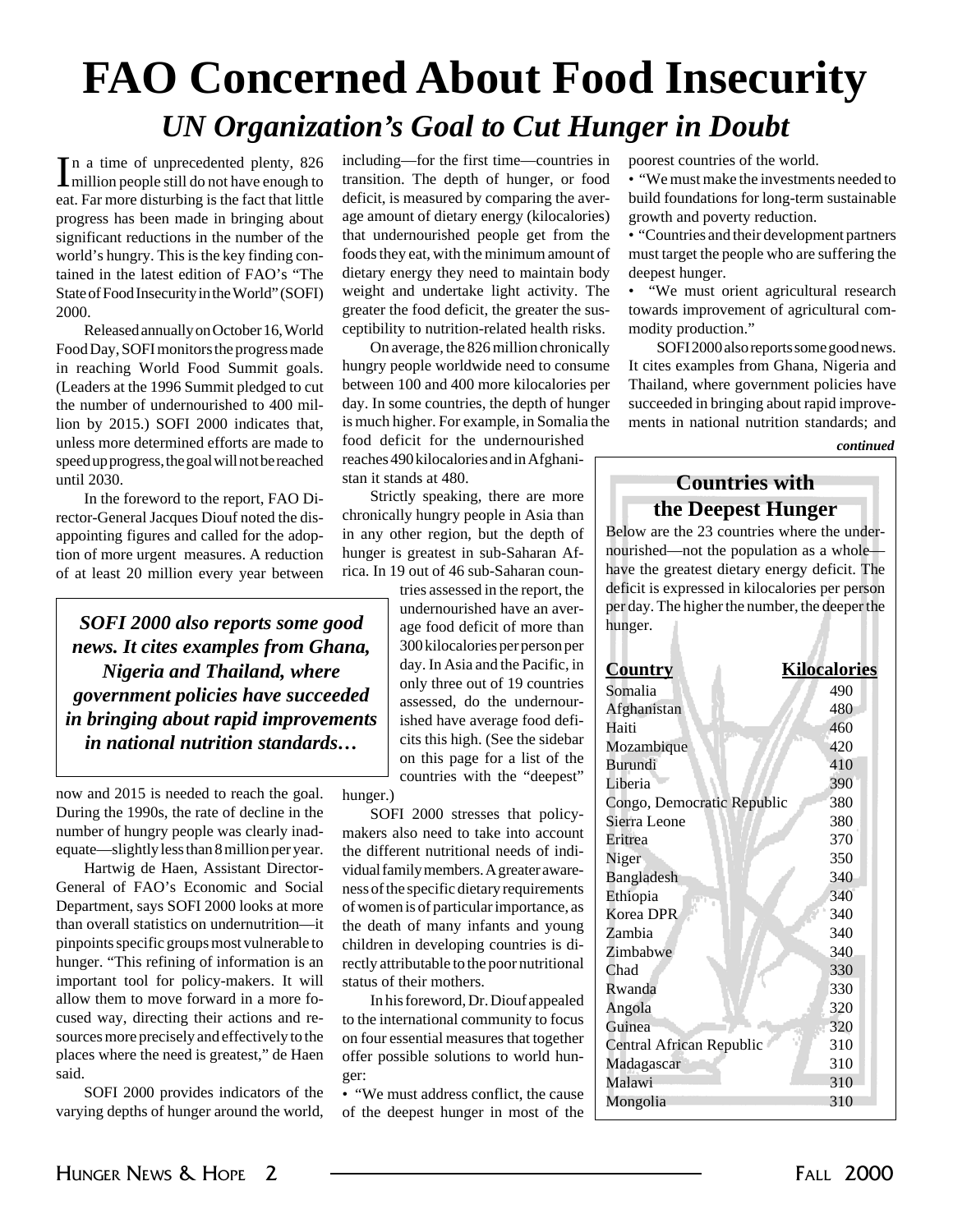# **How Hungry are the Hungry?** *How FAO Measures Food Deficit Depth*

eaningful action to end hunger re  $\perp$  quires knowledge of not just the number of hungry people around the world but also the depth of their hunger.

Knowing the number of kilocalories missing from the diets of undernourished people helps round out the picture of food deprivation in a country. Where the undernourished lack 400 kilocalories a day, the situation is more dire than in a country where the average shortage is 100 kilocalories. The greater the deficit, the greater the susceptibility to nutrition-related health risks.

The depth of hunger, or food deficit, is measured by comparing the average amount

of dietary energy that undernourished people get from the foods they eat with the minimum amount of dietary energy they need to maintain body weight and undertake light activity. The diets of most of the 800 million chronically hungry people lack 100-400 kilocalories per day.

In terms of sheer numbers, there are more chronically hungry people in Asia and the Pacific, but the depth of hunger is clearly the greatest in sub-Saharan Africa. There, in 46 percent of the countries, the undernourished have an

## **FAO Concerned,** *continued*

recent policy initiatives taken by the World Bank, the International Monetary Fund and other donors to strengthen debt relief for many heavily indebted poor countries. "Debt relief can spur progress towards reducing hunger, provided the resources freed up are used, not only to feed the hungry now, but also to put countries and communities onto a longer-term path of sustainable development by investing in food security," states the report.

*—from the Food and Agriculture Organization of the United Nations* average deficit of more than 300 kilocalories per person per day. By contrast, in only 16 percent of the countries in Asia and the Pacific do the undernourished suffer from food deficits this high.

Where the average kilocalorie deficit is very high, many people's diets are deficient in everything, including the starchy staple foods (carbohydrate-rich maize, potatoes, rice, wheat and cassava) that provide energy. But where the deficit is more moderate, people generally get enough of the staple foods. What they often lack is a variety of other foods that make up a nutritious diet: legumes, meat, fish, oils, dairy products,

vegetables and fruit that provide protein, fat and micronutrients as well as energy.

Rounding out these diets is crucial to food security. Lack of cash income greatly hinders both urban and rural people from obtaining the diverse foods needed for an adequate diet. Even when poor rural families are helped to produce a greater variety of foods on their household plots, they will often sell these items rather than consume them because of their high market value. Thus, their food security improves only when overall household income rises to a level that permits them to afford the other foods they need. ■



*…every Monday night, Mass is said at the Worker… it is hard to describe the overwhelming sense of love that transforms this madness into the sacred. Without embellishment, and only with the Word and a people, a scratched and battered table which bears soup for the dispossessed in the morning bears by night the blood of the Lamb "who takes away the sins of the world." And for a strange moment the soup and the blood, the dispossessed and the Messiah, Jesus, become one. —Marc Ellis,* A Year at the Catholic Worker *photo by Matthew Lester*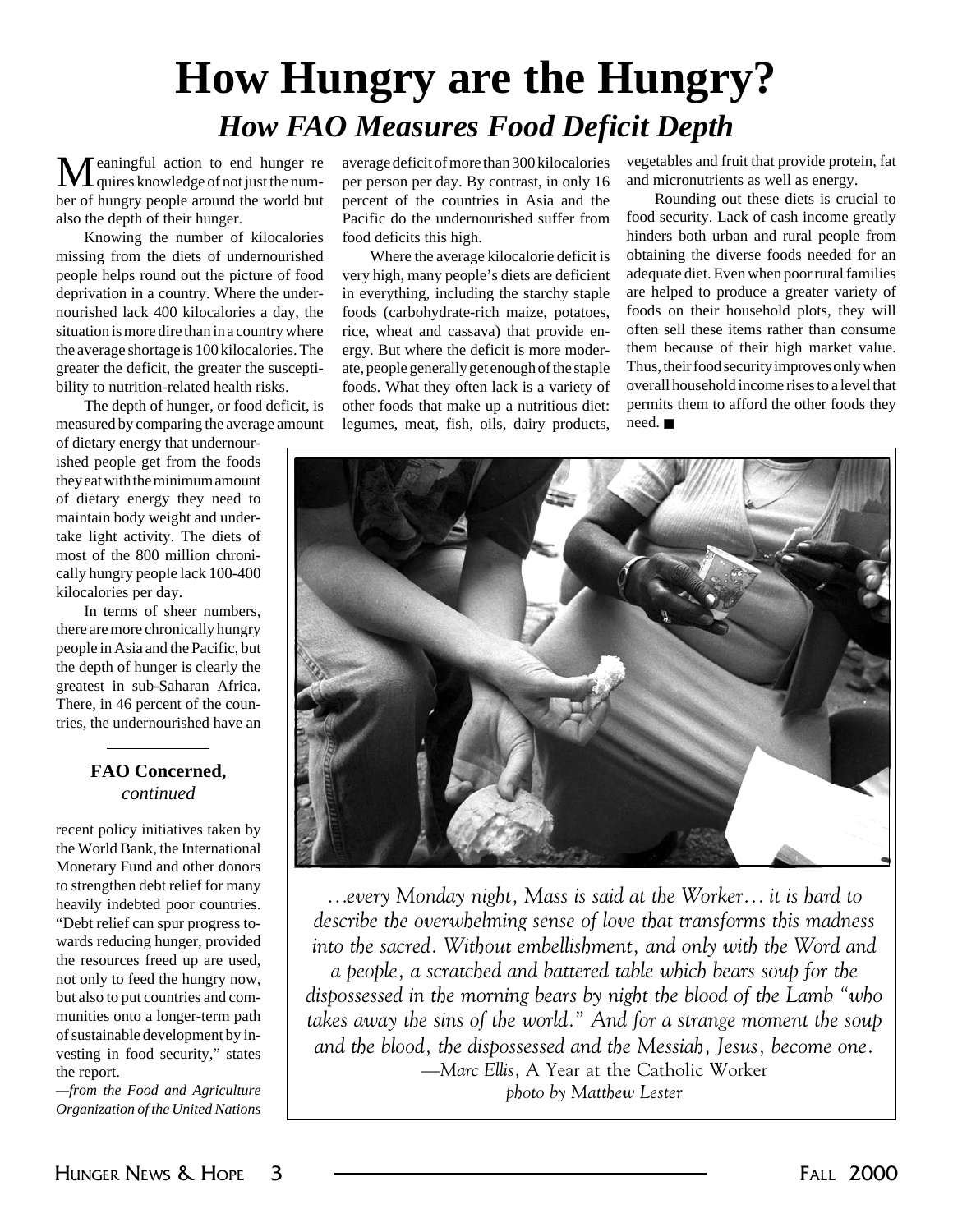# **We Cannot Continue to Put Debt Above Life:** *The Final Push to Get Debt Relief in the Budget*

*a update compiled by Elizabeth Walker*

*"I do not believe that a nation, any more than a church, a synagogue, a mosque, a particular religious faith, can confine its compassion and concern and commitment only within its borders, especially if you happen to be in the most fortunate country in the world."*

*—President Clinton, September 14, 2000*

At press time, congressional leaders and the White House are engaged in an endof-fiscal-year tug of war, negotiating changes to the Foreign Operations Appropriations bill.

"The burden of external debt continues to be a major impediment to economic growth and poverty reduction in many of the world's poorest countries," stated Congresswoman Maxine Waters (D-CA).

Waters is preaching to the choir. Both teams concur that the need for debt relief is well established. They just have yet to agree on a less than nebulous means to that end; specifically, how much should be allocated

to debt relief programs. Clinton requested \$435 million, attempting to fulfill a promise made at the G-7 Summit; in August, the Senate allotted \$75 million.

The Administration requested a total of \$435 million in funding for debt relief this year—\$210 million in the Supplemental Appropriations bill for fiscal year 2000 and \$225 million for fiscal year 2001. The

House passed this Supplemental Spending bill on March 8; the Senate, however, refused it, funneling the moneys into the Military Construction Appropriations bill.

Ultimately, then, \$210 million—the proposed first installment towards debt relief will equip Colombian Army battalions for drug interdiction (an amendment by Sen. Wellstome to divert some money to drug treatment programs in the U.S. was also defeated).

Three months later, the House tried again. In June, it passed its version of the Foreign Operations Appropriations Bill (HR 4811), allocating \$255 million to debt relief. The Senate revised this version, passing an allocation of \$75 million.

The Senate modification, spearheaded by Senators Gramm (R-TX) and Helms (R-NC), proposes IMF reform before full-force debt relief financing can proceed. The Senate is hesitating, waiting for the IMF to implement a "pre-qualification" program for countries that want future loans, a program through which countries would have to liberalize trade and investment first. Observers fear that, as a result of this reform, very few countries would be able to qualify for debt relief, compounding the harmful effects on the poor of previously implemented IMF economic policy prescriptions.

Meanwhile, as the Congress and the White House continue their age-old quibbling over money and means, ten countries have begun receiving partial debt reduction under the existing plan. Among the countries receiving this reduction—including Uganda, Bolivia, Mauritania, Tanzania, Mozambique, Senegal, Burkina Faso, Benin, Honduras, and Mali—annual debt service payments fell on average by 40 percent.

If the debt relief program is expanded by the end of 2000, likely candidates for reduction are those countries that spend threeto-five times more on foreign debt payments than on health care and education combined, where the average accumulated foreign debt per person is \$2,278 and the average annual income per person is only \$829. These countries include Cameroon, Chad, Gambia,

Guinea, Guyana, Guinea-Bissau, Malawi, Nicaragua, Rwanda, and Zambia. Debt cancellation will directly impact these most impoverished populations, helping fight against infectious diseases, putting more children in school, building needed infrastructure, creating jobs.

### *What One Man Did for Debt Relief*

David Duncombe, a 71-year-old minister and Bread for the World member from White Salmon, Washington, spent 45 days on a continuous, water-only fast. Duncombe spent those days in Washington, DC, advocating debt cancellation among members of Congress.

"I have lost the desire to eat when others cannot, and the will to benefit from their poverty," he argued. "Until the burden of debt is lifted from the poor, I am morally constrained to stand with them in their hunger and starvation."

On October 21 Duncombe finally ended the fast, which he started on September 7, when several members of Congress, including Reps. Bachus (R-AL) and Hall (D-OH), agreed to join 30,000 people across the U.S. who were also fasting to demand action.

## *What You Can Do*

With authorization already passed in the House Banking and the Senate Foreign Relations Committees, Members of Congress must not leave Washington before appropriating greater funds to debt relief. Contact your legislators, regardless of their party affiliation, and urge a full appropriation for debt relief programs.

Or you can contact the Jubilee 2000 campaign, a coalition of national environmental, religious, and social justice groups calling for lifting the crushing burden of debt, through a fair and accountable process, by the end of the year 2000: Jubilee 2000/ USA; 222 East Capitol Street, NE; Washington, DC 20003; 202/783.3566; www.j2000usa.org

—Sources: The *Background Paper*, *Bread (*the newsletter of Bread for the World), NETWORK, (www.networklobby.org), Jubilee 2000/USA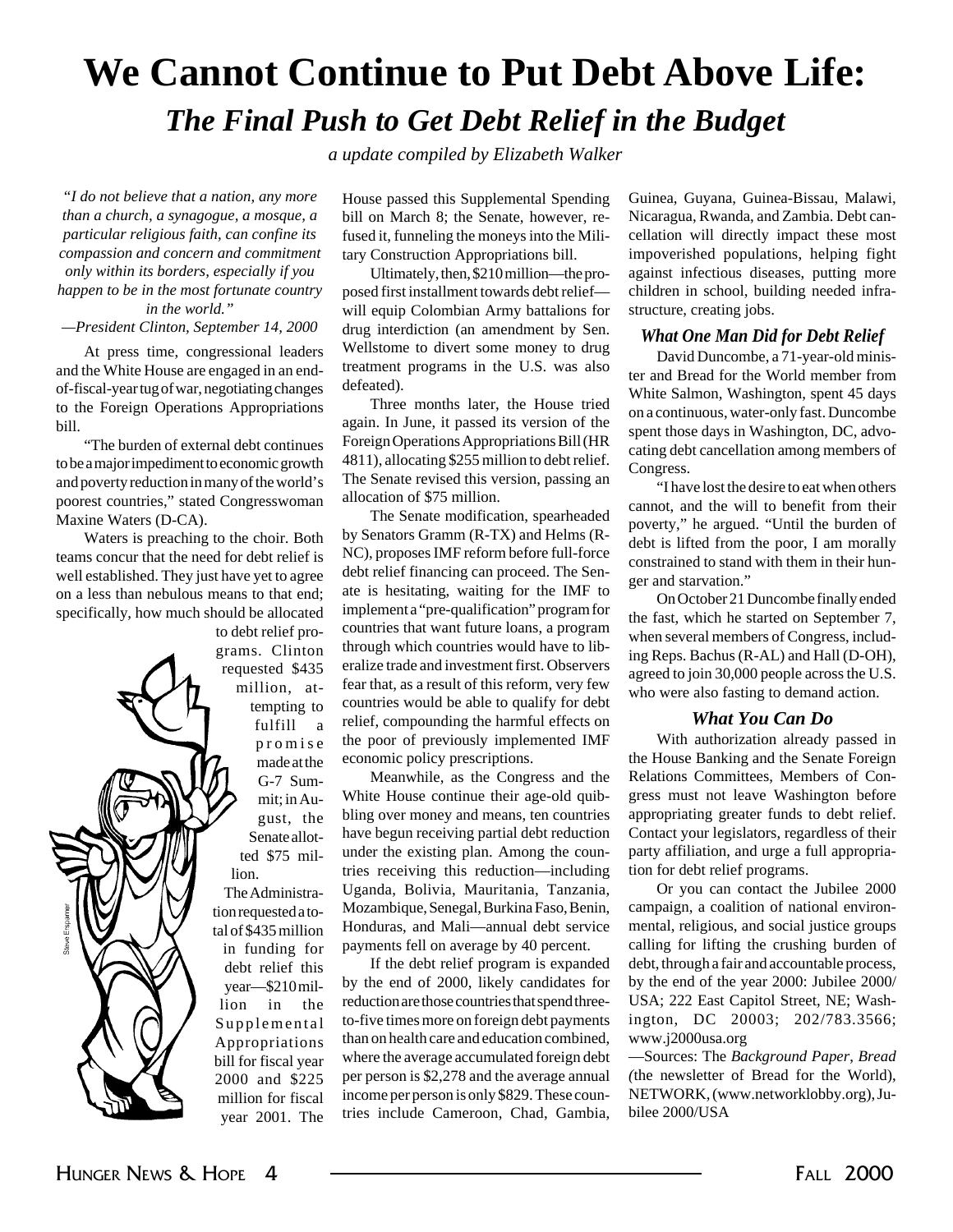# *Resources*

# *Faith Works:* **Newsletter of the National Interfaith Committee for Worker Justice**



This quarterly synthesizes the religious community with the union movement in order to rediscover their common bonds: social and economic justice, the dignity and respect of all persons, and fair treatment in the workplace. Promoting

"labor from the pulpit," this resource calls upon religious values to advocate campaigns that will improve wages, benefits, and working conditions for laborers.

This resource comes from the National Interfaith Committee for Worker Justice; 1020 W. Bryn Mawr Ave., 4th Fl; Chicago, IL 60660- 4627. Contact Regina Botterill at 773/728-8400 or www.nicwj.org for subscription information.

## *Aids in Africa: A Generation at Risk*

As six thousand Africans die daily from AIDS, and as an entire generation disappears, a global community struggles to find an effective response to this catastrophe. This four-page resource from Church World Service highlights the staggering dimensions of the AIDS pandemic in Africa.

First copy free; multiple copies \$.20 each. Contact Church World Service, a ministry of the National Council of Churches, PO Box 968, Elkhart, IN 46515; 800/297-1516; www.churchworldservice.org.

## *Welfare Reform and Faith-Based Organizations*

Published through the Institute of Church-State Studies at Baylor University, and edited by Derek Davis and Barry Hankins, this anthology first examines the national debate over charitable choice—including legislative history, theological perspective, and constitutional and religious liberty. Secondly, it addresses the significance of charitable choice as the opportunity to forge a new relationship between government programs and nongovernmental organizations, to create a unified agent to work with the needy.

For more information, contact the Baylor Institute of Church-State Studies, PO Box 97308, Waco, TX 76706-9989; Phone: 254/710-1510.

# *Barriers Facing Food Stamp Applicants:* **a New Comprehensive Study**

America's Second Harvest has released a comprehensive survey of the barriers facing food stamp applicants in each of the 50 states and the District of Columbia.

The study was prompted by the fact that in the past four years, participation in the food stamp program has declined by more than 33 percent, yet the number of Americans who are food insecure has remained constant at approximately 31 million people and demand at hunger relief agencies nationwide is up.

Get the full study, as well as first-person stories about the obstacles many Americans face when applying for food stamps, and links to news coverage of the release at www.secondharvest.org., or contact Second Harvest at 116 S. Michigan Avenue, Suite 4; Chicago, IL 60603; Phone: 312/263-2303.



**Four 20-page packets each year filled with prayers, litanies, sermons, activities, art, and more. \$50 per packet or \$120 for all four (US). To order, call 254/755-7745; fax 254/753-1909; write 602 James, Waco, TX 76706; or e-mail**

**seedshope@aol.com. Web: www.seedspublishers.org.**

## **Resources for Celebrating the Birthday of Dr. Martin Luther King, Jr.**

• Bulletin Insert — "Faithful Witness: The Testimony of Scripture and Martin Luther King, Jr." (\$5 US, \$7 Canadian)

• Book — *Dreaming God s Dream: Study Materials for Church, Home, and School* (\$9.95 US, \$14.00 Canadian)

• Book — *Dreaming God s Dream: Family Activities Guide* — (\$7.95 US, \$11.00 Canadian)

*Other resources about overcoming racism:*

• Book — T*ransforming Power: Bible Studies on Racial Reconciliation* (\$3.95 US, \$5.00 Canadian) • Book — *Walk Together Children: Congregations in Partnership Across Racial Lines* (\$6.95 US, \$10.00 Canadian)

• "Be Reconciled: A Collection of Quotes on the Reality of Racism and the Hope for Healing" (4 pages) (\$2 US for first copy, 10 cents each additional copy; Canadian: \$2.50, 15 cents)

*—Contact LeDayne McLeese Polaski, Managing Director; Baptist Peace Fellowship of North America; 4800 Wedgewood Drive; Charlotte, NC 28210; Phone: (704)521-6051; Fax: (704)521-6053; ledayne@bpfna.org*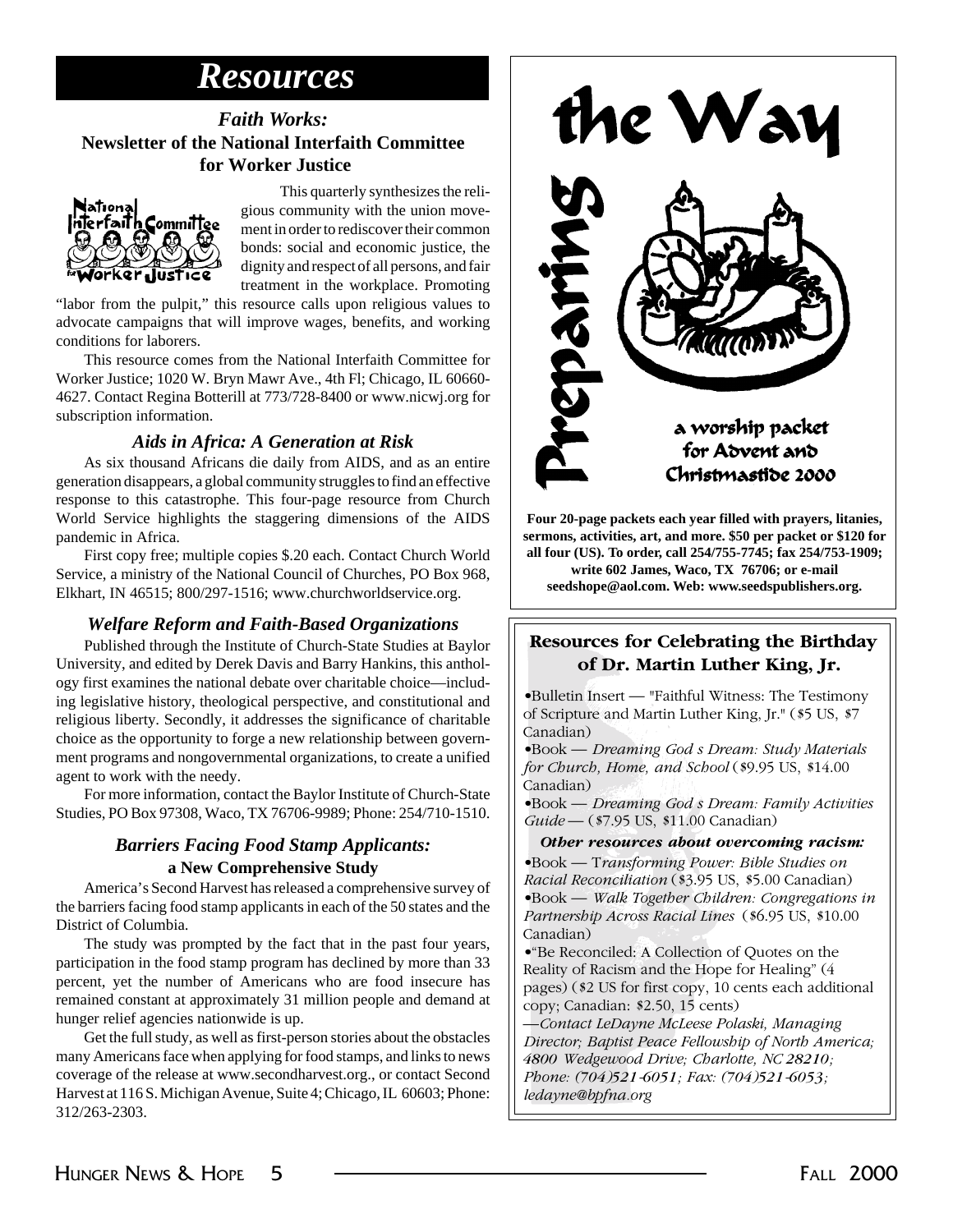# *news briefs* **compiled by Elizabeth Walker**

## **Stop Hunger Now Teams up with Children of Vietnam**

RALEIGH, NC—Fifty thousand pounds of rice is relieving the hunger of orphans and desperately poor street kids in the Danang area of Southern Vietnam. This food aid, distributed by Children of Vietnam, a new ministry headquartered in Winston-Salem, North Carolina, was funded by Stop Hunger Now.

"Working together is what it's all about," said Rev. David Harvin, director of development for SHN. "Stop Hunger Now is modeling a new mission profile, one that make sense in today's world. Children of Vietnam is doing a great job in feeding hungry children. We are pleased to work with them."

Started less than two years ago, Stop Hunger Now provides food, commodities, and other emergency direct relief to agencies and organizations already active in crisis areas around the world. Having already distributed over \$10 million in food and medical aid to 22 different countries, SHN launched a new initiative earlier this year. Executive Director Rev. Ray Buchanan went to Vietnam last March to plan future joint efforts with Children of Vietnam.

*—For more information, contact Eileen Helton at 9101-121 Leesville Road; Raleigh, NC 27613-7546; Phone: 888/501- 8440 or 919/676-3956.*

### **Washington Group Launches 'Covenant to Overcome Poverty'**

Washington, DC—All during the past year, a coalition of religious and civic leaders—as part of what they have christened the "Call to Renewal" campaign—have urged religious and secular leaders, as well as political candidates to join a "covenant" among all sectors of society to roll back poverty and address its disproportionate impact on racial minorities.

"Overcoming poverty is a non-partisan issue and a bipartisan issue [that] will require 'partnerships' between religious and secular groups," said the Rev. Jim Wallis (of Sojourners), convener of the campaign.

The group's manifesto, the "Covenant to Overcome Poverty," was originally signed by 57 national religious leaders. Since that time, a number of other groups have signed on. The Covenant defines "a good society" in terms of minimum equality of health, housing, and education for every one.

**To see the universal and allpervading Spirit of Truth face to face, one must be able to love the meanest of creation as oneself. And one who aspires after that cannot afford to keep out of any field of life. That is why my devotion to Truth has drawn me into the field of politics; and I can say without the slightest hesitation, and yet in all humility, that those who say that religion has nothing to do with politics do not know what religion means.** —Mahatma Ghandi

The Call to Renewal campaign came about in response to the 1996 Welfare Reform Act, which initiated the "charitable choice" option. Under this law, faith-based groups can use federal funds for social services without having to neutralize their religious identity.

The Covenant also serves to end the split between liberal and conservative churches and to address a unanimous concern for alleviating social problems.

*—from* Sojourners *and* The Washington Times. *Editor's note: the concept of charitable choice is not without controversy; some groups fear that it will violate separation of church of state. For information about these issues, see* Welfare Reform and Faith-Based Organizations *under "Resources" on page 5.*

### **Food First Presents a Case Against Genetically Altered Foods**

OAKLAND, CALIFORNIA—In the debate over genetically altered foods, proponents argue that such products are essential to feed the world. However, according to opponents (the most outspoken being the analysts at Food First, the Institute for Food and Development Policy in Oakland), this claim rests on two persistent myths about world hunger: 1) that people are hungry because of high population density, and that 2) that genetic engineering is the best means to address the needs of the hungry.

In response to the first misconception, opponents say there is no relationship between the prevalence of hunger in a country and its population. Consider, for example, Brazil, a sparsely populated yet simultaneously hungry nation.

In response to the second misconception, which claims that genetic engineering is the best way to boost food production, opponents point out that research has shown that none of the genetically altered seeds significantly increase the yield of crops. Instead, they say, the rapid introduction of genetically engineered crops are a threat to environmental and agricultural security. Opponents say that herbicides already threaten 74 endangered plant species.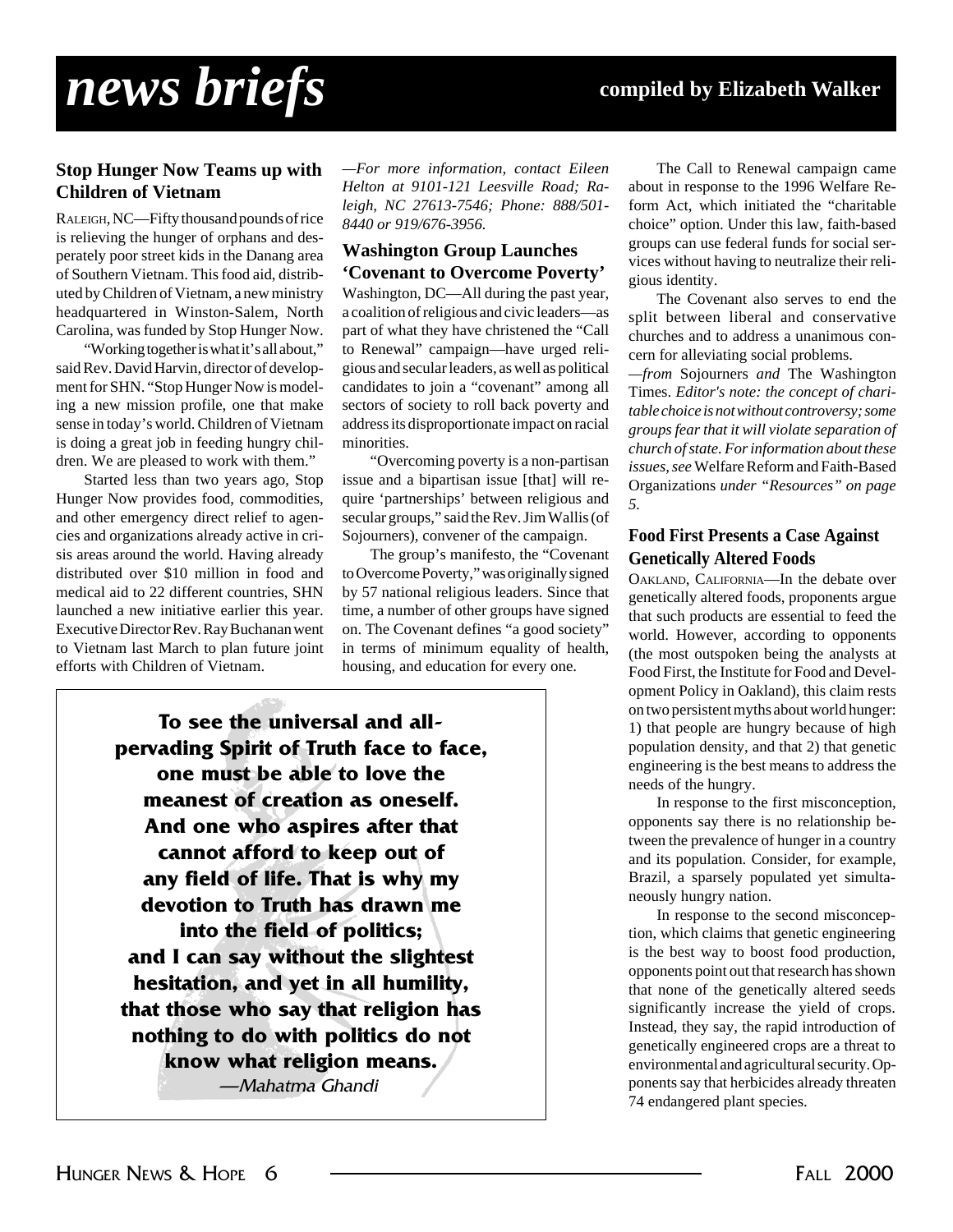# *news briefs*

Additionally, many of these non-crop plants are used by small farmers in developing countries as supplemental food sources and as animal feed. There is also a new genetic engineering technique that renders a crop's seeds sterile. If that technique is used, farmers—who ordinarily rely on their own saved seed for each year's planting, would be forced to purchase new seed every year.

To solve the problem of world hunger, these analysts say, first one must define it properly. Most hunger activist and analysts agree that the real problems are poverty and inequality among both producers and consumers of food.

"Too many people are too poor to buy the food that is available or lack the land on which to grow it themselves, asserted Peter Rossett, director of the Institute for Food and Development Policy.

Rossett says that a food system increasingly dependent on genetically altered seeds is a step in the wrong direction.

*—adapted from Food First* Backgrounder and *a* New York Time*s editorial by Peter Rossett*

# **Share Our Strength Enters Partnership with Tyson Foods**

Washington, DC—Share Our Strength, a Washington-based anti-hunger organization, recently announced a \$10 million commitment from Tyson Foods, the largest producer of chicken in the U.S. Through a threeyear partnership, Tyson will donate 6.5 million pounds of chicken, which will provide 32.5 million meals to people at risk of food insecurity.

In addition to its financial and product contributions, Tyson will also serve as the national sponsor of Operation Frontline, an educational program that teaches classes on nutrition an food budgeting to victims of hunger and malnutrition.

"Companies today are realizing the benefits of doing well by doing good," says Bill Shore, founder and executive director of SOS. "We're excited about the partnership with Tyson because it allows us to provide much-needed, high-quality protein in the food emergency assistance channels and

touch more people with Operation Frontline. We know this generous commitment will impact many of the 31 million Americans who are hungry today."

*—Share Our Strength and* Food Journal*, the newsletter of the Texas Association of Community Action Agencies (TACAA)*

### **"Chili Project" Grows into Food Bank Farming Program**

Officials of the Food Bank of Western Massachusetts say that when they first decided to begin growing food for the food bank's agencies, the intention was not to develop a self-sufficient, organic farm that would feed families in the area for almost a decade. The original plan was to make chili.

"The Chili Project" began in 1989 as a way of supplementing the supply of high protein products available to hungry people. The Food Bank used two acres of land owned by Hampshire College to grow the produce necessary to make a vegetarian chili, which was then frozen into quarts and distributed to agencies. It quickly became clear that the agencies needed fresh produce as much as they needed the chili, so three years later the food bank began a search for its own land that would be turned into what is now known as the Food Bank Farm.

"We started the farm primarily because we wanted a controllable source of high quality fruits and vegetables to get out to member agencies and people in need...And we recognized that high quality organic produce shouldn't be something that only people with money have access to."

David Sharken, Executive Director of the Food Bank of Western Massachusetts.

The Food Bank was able to lease 60 acres of prime farmland that was later purchased with the community's support. A community supported agriculture (CSA) component was implemented to ensure that the farm could be self-sufficient. The CSA concept is simple.

Consumers pay a set fee for a "share" of the harvest—in this case, considerably less than what they would pay for the same products in a grocery store. The farmer grows the produce and distributes a specific portion of the weekly harvest to the shareholder. In 1992, The Food Bank Farm had 100 shareholders. Today that number has grown to more than 500 with an additional waiting list.

While the shareholders fees cover all operating costs of the farm, they only receive 50 percent of the produce grown. The other 50 percent, which includes organic strawberries, zucchini, broccoli, carrots, and squash, goes directly to food bank agencies.

*—from America's Second Harvest*

# **It's More True Than Funny...**

Blue Collar Barbie: Comes with overalls, protective goggles, lunch pail, UAW membership, pamphlet on union-organizing and pay scales for women as compared to men. Waitressing outfits and cashier's aprons may be purchased separately for Barbies who are holding down second jobs in order to make ends meet.

—from a list of "alternative Barbies" by Eva Clontz

*art by Sharon Rollins*



HUNGER NEWS & HOPE 7 THE CONSTRUCTION OF THE 2000